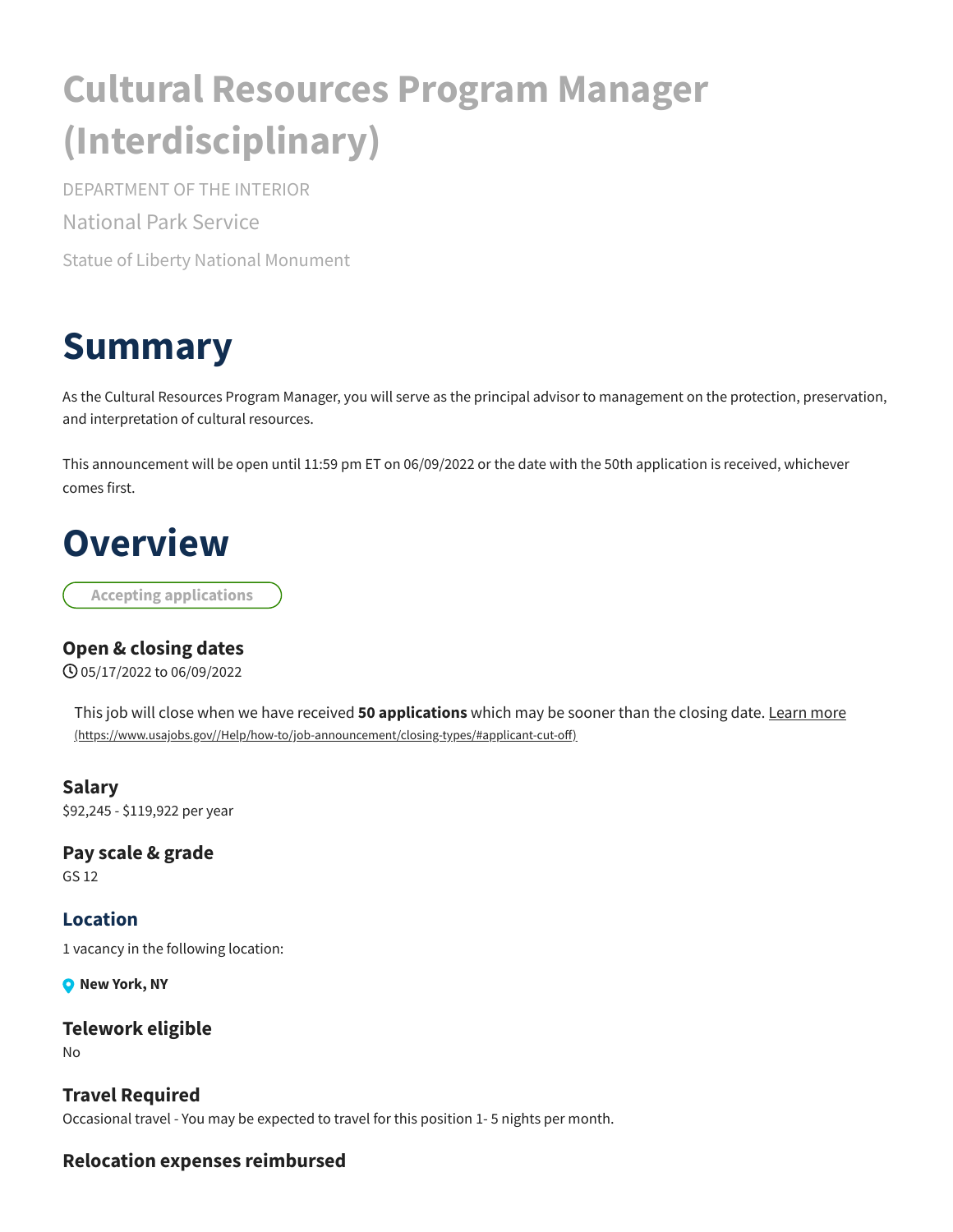Yes— You may qualify for reimbursement of relocation expenses in accordance with agency policy.

### **Appointment type**

Permanent

### **Work schedule**

Full-time

### **Service**

Competitive

### **Promotion potential**

12

### **Job family (Series)**

0170 History [\(/Search/Results?j=0170\)](https://www.usajobs.gov/Search/Results?j=0170)

0190 General Anthropology [\(/Search/Results?j=0190\)](https://www.usajobs.gov/Search/Results?j=0190)

0193 Archeology [\(/Search/Results?j=0193\)](https://www.usajobs.gov/Search/Results?j=0193)

1015 Museum Curator [\(/Search/Results?j=1015\)](https://www.usajobs.gov/Search/Results?j=1015)

### **Supervisory status**

No

### **Security clearance**

Not Required [\(/Help/faq/job-announcement/security-clearances/\)](https://www.usajobs.gov/Help/faq/job-announcement/security-clearances/)

### **Drug test**

No

### **Position sensitivity and risk**

Non-sensitive (NS)/Low Risk [\(https://www.usajobs.gov/Help/faq/job-announcement/security-clearances/\)](https://www.usajobs.gov/Help/faq/job-announcement/security-clearances/)

### **Trust determination process**

Suitability/Fitness [\(https://www.usajobs.gov/Help/faq/job-announcement/security-clearances/\)](https://www.usajobs.gov/Help/faq/job-announcement/security-clearances/)

### **Announcement number**

ST-11474343-22-NM

**Control number** 654732900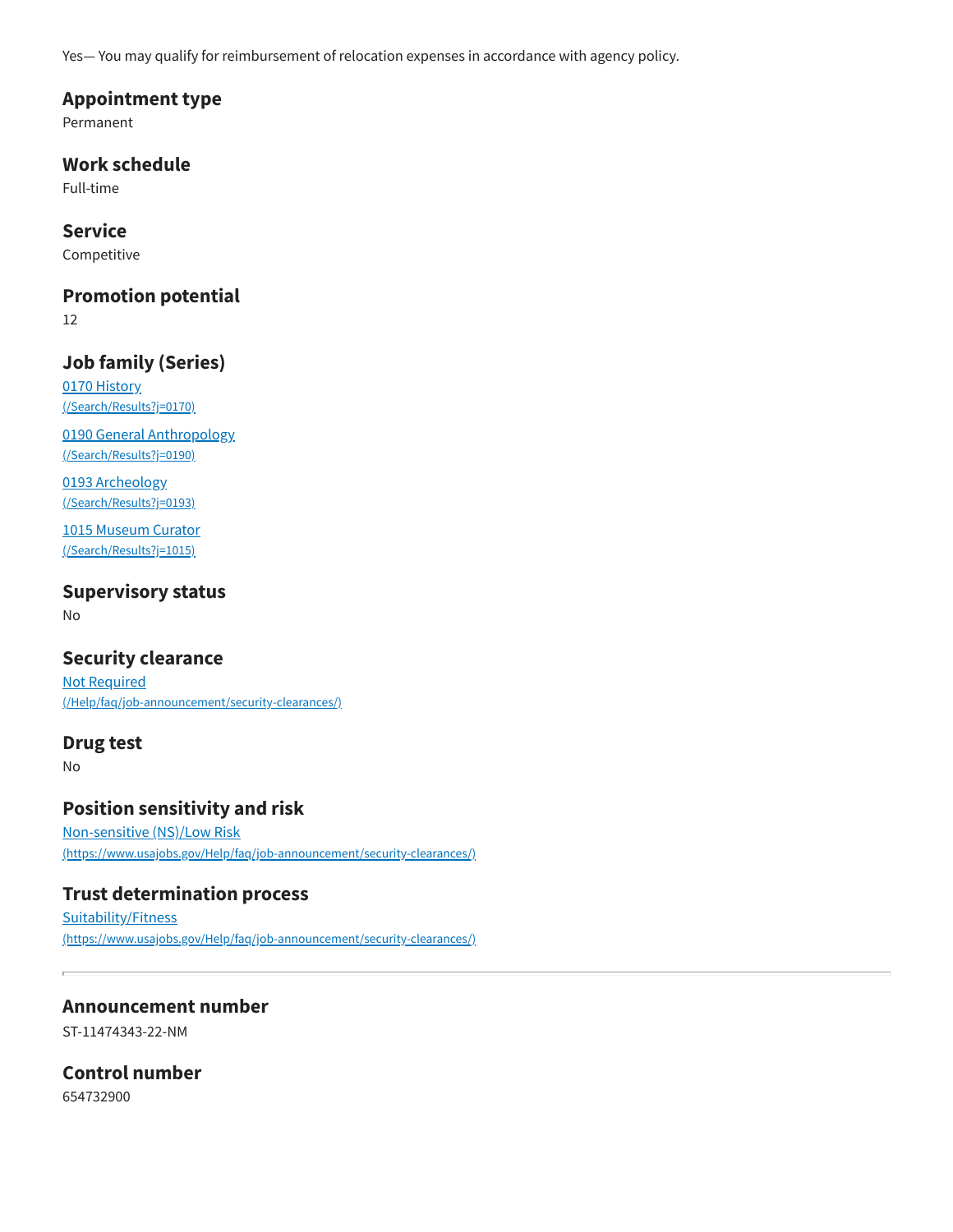#### THIS JOB IS OPEN TO



## **Career [transition](https://www.usajobs.gov/Help/working-in-government/unique-hiring-paths/federal-employees/#transition) (CTAP, ICTAP, RPL)**

Federal employees who meet the definition of a "surplus" or "displaced" employee.



### **Family of overseas [employees](https://www.usajobs.gov/Help/working-in-government/unique-hiring-paths/family-of-overseas-employees/)**

Family members of a federal employee or uniformed service member who is or was, working overseas.



## **Federal employees - [Competitive](https://www.usajobs.gov/Help/working-in-government/unique-hiring-paths/federal-employees/) service**

Current or former competitive service federal employees.



## **[Individuals](https://www.usajobs.gov/Help/working-in-government/unique-hiring-paths/individuals-with-disabilities/) with disabilities**



### **Land & base [management](https://www.usajobs.gov/Help/working-in-government/unique-hiring-paths/federal-employees/land-management/)**

Certain current or former term or temporary federal employees of a land or base management agency.



## **Military [spouses](https://www.usajobs.gov/Help/working-in-government/unique-hiring-paths/military-spouses/)**



## **Peace Corps & [AmeriCorps](https://www.usajobs.gov/Help/working-in-government/unique-hiring-paths/peace-corps/) Vista**



### **Special [authorities](https://www.usajobs.gov/Help/working-in-government/unique-hiring-paths/special-authorities)**

Individuals eligible under a special authority not listed above, but defined in the federal hiring regulations.



## **Clarification from the agency**

Status Candidates (Merit Promotion, VEOA, Land Management, and Non-Competitive Authority Eligibles)

# **Duties**

- Direct a complex program of cultural resource management activities that may impact a wide variety of Park resources
- Represent the Superintendent when working with cultural groups, historic preservation societies, government agencies, and others on cultural resources plans and projects
- Develop work plans and schedules, cost estimates, and proposals and serves as the Contracting Officer's Technical Representative for cultural resources projects
- Create policies and monitoring protocols then carry out projects related to the inventory, evaluation, documentation, preservation, research, and interpretation of cultural resources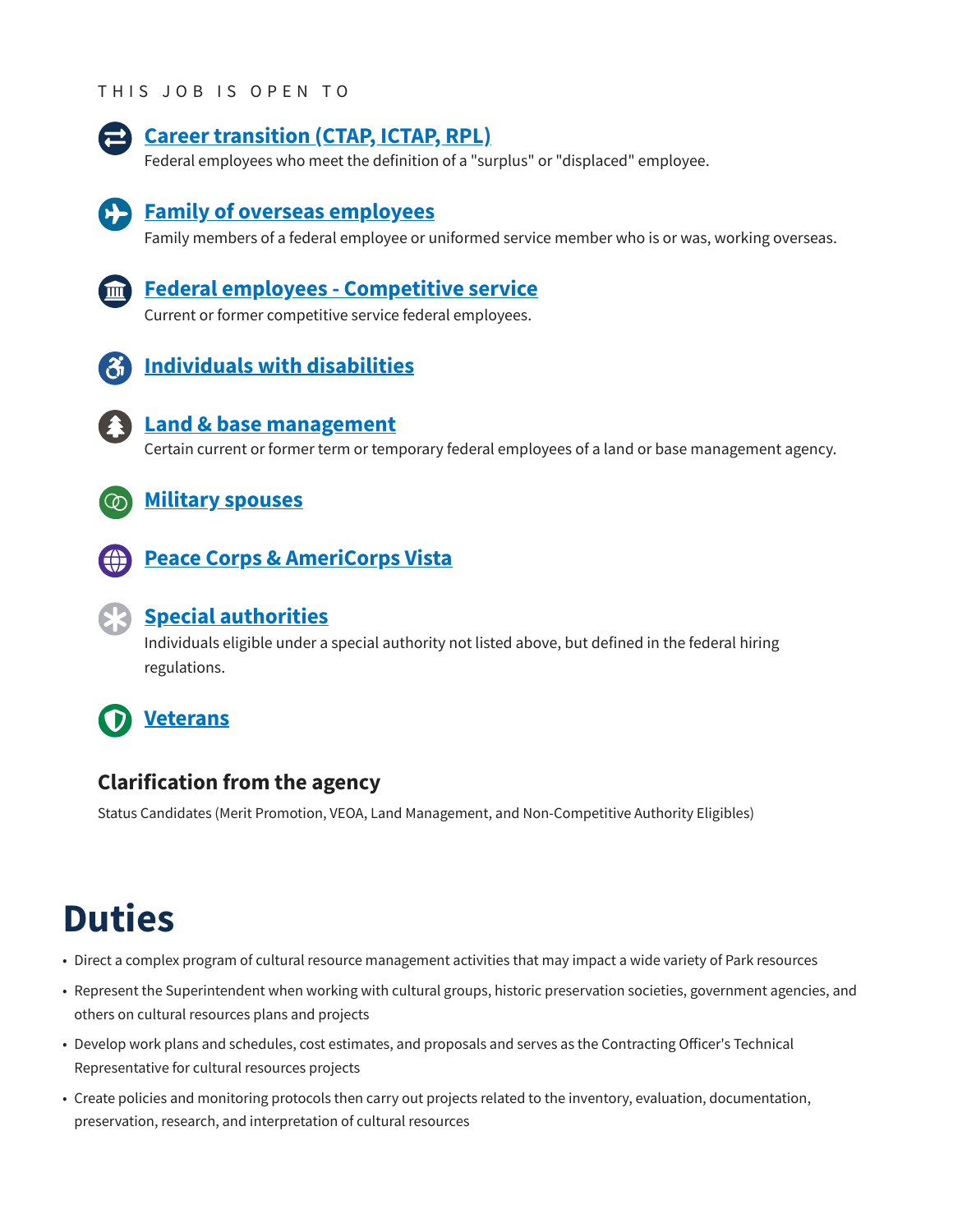# **Requirements**

# **Conditions of Employment**

- You must be a U.S. citizen or national.
- Appointment subject to background investigation and favorable adjudication.
- May be subject to a one-year probationary period.
- All requirements must be met by the closing date of this announcement.
- Status candidates must meet-time-in-grade requirements.
- You will be required to participate in the Direct Deposit Electronics Funds Transfer Program.
- A valid state driver's license is required.
- You will be required to wear a uniform and comply with the National Park Service uniform standards. A uniform allowance will be provided.
- Occasional overtime may be required.

# **Qualifications**

In order to be qualified for this position, you must meet both the basic requirement(s) for the series for which you are **applying and the specialized experience.**

#### **Basic Requirement for GS-0170 Historian**

A. Possess a Bachelor's or higher degree in history; or related field that included at least 18 seme  $\blacktriangleleft$ 

B. Possess a combination of education and experience. This includes courses equivalent to a major in

#### **Basic Requirement for GS-0190 Cultural Anthropologist**

A. Possess a Bachelor's or higher degree in an appropriate field of anthropology **- OR -**

B. Possess a combination of education and experience. This includes courses equivalent to a major,  $\left| \cdot \right|$ 

C. Possess four years of appropriate experience in anthropology performing research, museum work, or

#### **Basic Requirement for GS-0193 Archeologist**

A. Possess a Bachelor's or higher degree that included 3 semester hours each in the following cours B. Possess a Bachelor's or higher degree in anthropology (with emphasis on ethnology, physical anth C. Possess college-level education or training that provided knowledge equivalent to that described D. Possess four years of archeological work experience that demonstrated a thorough knowledge of the

 $\mathbf{E}$ 

 $\overline{A}$ 

#### **Basic Requirement for GS-1015 Museum Curator**

A. Possess a Bachelor's or higher degree in museum work; or in an applicable subject-matter field **- OR -**

B. Possess a combination of education and experience. This includes courses equivalent to a major, as shown in A above, plus appropriate experience or additional education **- OR -**

C. Possess four years of experience that provided knowledge comparable to that normally acquired through the successful completion of the 4-year course of study as shown in A above.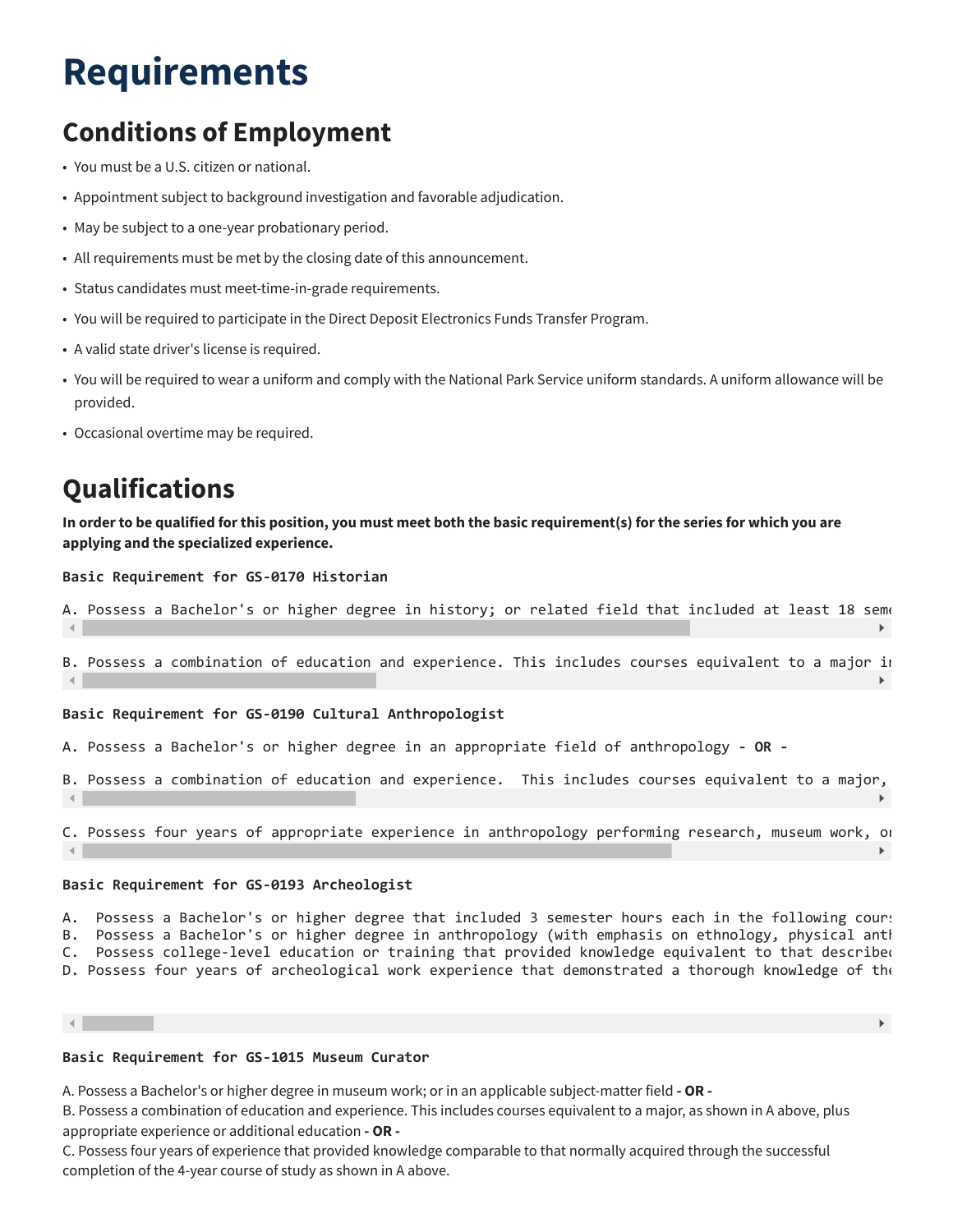You must include months, years and hours per week worked to receive credit for your work and/or volunteer experience. One year of specialized experience is equivalent to 12 months at 40 hours per week. Part-time hours are prorated. You will not receive any credit for experience that does not indicate exact hours per week or is listed as "varies".

# **Education**

.

**ARE YOU USING YOUR EDUCATION TO QUALIFY?** You MUST provide transcripts or other documentation to support your educational claims. Unless otherwise stated: (1) unofficial transcripts are acceptable, or (2) you may submit a list with all of your courses, grades, semester, year, and credit for the course. All materials must be submitted by the closing date of the announcement.

**Foreign Education:** If you are using education completed in foreign colleges or universities to meet the qualification requirements, you must show that the education credentials have been evaluated by a private organization that specializes in interpretation of foreign education programs and such education has been deemed equivalent to that gained in an accredited U.S. education program; or full credit has been given for the courses at a U.S. accredited college or university. For further information, visit: <https://www2.ed.gov/about/offices/list/ous/international/usnei/us/edlite-visitus-forrecog.html> (https://www2.ed.gov/about/offices/list/ous/international/usnei/us/edlite-visitus-forrecog.html)

# **Additional information**

Travel, transportation, and relocation expenses will be paid if the person selected for the position is from outside the local commuting area and is otherwise eligible for reimbursement of relocation expenses under the Federal Travel Regulations (such as current permanent Federal employees).

Limited situational telework may be permitted subject to supervisor approval.

**If you are a veteran with preference eligibility** and you are claiming 5-points veterans' preference, you must submit a copy of your DD-214 (Member Copy 4) or other proof of eligibility. If you are claiming 10-point veterans' preference, you must also submit an SF-15, "Application for 10-Point Veterans' Preference" plus the proof required by that form. For more information on veterans' hiring authorities visit the Feds Hire Vets website [\(http://www.fedshirevets.gov/JOB/SHAV/INDEX.ASPX\)](http://www.fedshirevets.gov/JOB/SHAV/INDEX.ASPX)

Males born after 12-31-59 must be registered or exempt from Selective Service [\(http://www.sss.gov/\)](http://www.sss.gov/)

**Time in Grade:** Any individual who is currently holding, or has held within the previous 52 weeks, a General Schedule position under non-temporary appointment in the competitive or excepted service, must meet time-in-grade requirements (must have served 52 weeks at the next lower grade or equivalent in the Federal service). Time-in-grade requirements must be met by the closing date of this announcement. Time-In-Grade requirements also apply to former Federal civilian employees applying for reinstatement as well as current employees applying for Veterans Employment Opportunities Act of 1998 (VEOA) appointment.

**Interagency Career Transition Assistance Program (ICTAP) or Career Transition Assistance Program (CTAP):** For information on how to apply as an ICTAP or CTAP eligible see http://www.opm.gov/policy-data-oversight/workforce-restructuring/employeeguide-to-career-transition/ctap\_guideline.pdf [\(http://www.opm.gov/policy-data-oversight/workforce-restructuring/employee-guide-to-career-transition/ctap\\_guideline.pdf\)](http://www.opm.gov/policy-data-oversight/workforce-restructuring/employee-guide-to-career-transition/ctap_guideline.pdf)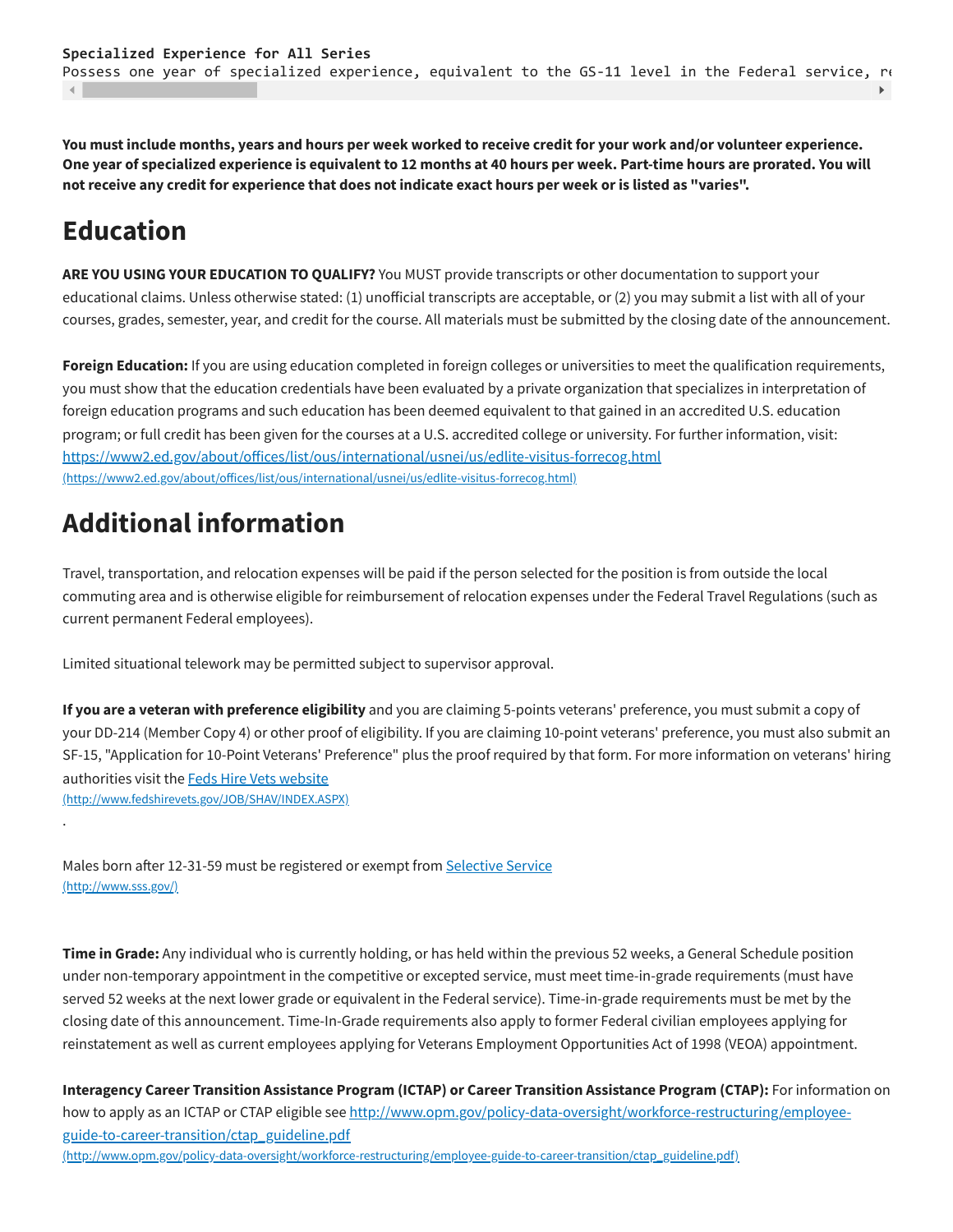. To be well-qualified and exercise selection priority for this vacancy, displaced Federal employees must be rated at 85 or above on the rating criteria for this position.

If you are unable to apply online or need to fax a document you do not have in electronic form, view the following link for information regarding an Alternate Application [\(https://help.stage.usastaffing.gov/Apply/index.php?title=Alternate\\_Application\\_Information\)](https://help.stage.usastaffing.gov/Apply/index.php?title=Alternate_Application_Information)

This announcement may be used to fill one or more positions.

## **Benefits**

.

.

A career with the U.S. government provides employees with a comprehensive benefits package. As a federal employee, you and your family will have access to a range of benefits that are designed to make your federal career very rewarding. Learn more about federal benefits

[\(https://www.usajobs.gov/Help/working-in-government/benefits/\)](https://www.usajobs.gov/Help/working-in-government/benefits/)

Review our benefits [\(https://home.nps.gov/aboutus/benefits.htm\)](https://home.nps.gov/aboutus/benefits.htm)

Eligibility for benefits depends on the type of position you hold and whether your position is full-time, part-time or intermittent. Contact the hiring agency for more information on the specific benefits offered.

# **How You Will Be Evaluated**

You will be evaluated for this job based on how well you meet the qualifications above.

Once the application process is complete, a review of your resume and supporting documentation will be made if you are within reach of selection and compared against your responses to the assessment questionnaire to determine if you are qualified for this job. The numeric rating you receive is based on your responses to the questionnaire. The score is a measure of the degree to which your background matches the knowledge, skills, and abilities required for this position. If, after reviewing your resume and or supporting documentation, a determination is made that you have inflated your qualifications and or experience, you may lose consideration for this position. Please follow all instructions carefully. Errors or omissions may affect your rating.

In order to be considered for this position, you must complete all required steps in the process. In addition to the application and application questionnaire, this position requires successful completion of an additional assessments, consisting of a subject matter expert resume review. These assessments measure the critical competencies listed above that are required to successfully perform the job.

Candidates who apply under Competitive Merit Promotion procedures will undergo a quality review to determine if they are highly qualified based on the content of their resume and their responses to the questionnaire. Best qualified candidates will be referred if all required supporting documentation has been provided.

Candidates who apply under Noncompetitive Merit Promotion procedures will undergo a quality review to determine if they are minimally qualified based on the content of their resume and their responses to the questionnaire. Qualified candidates will be referred if all required supporting documentation has been provided.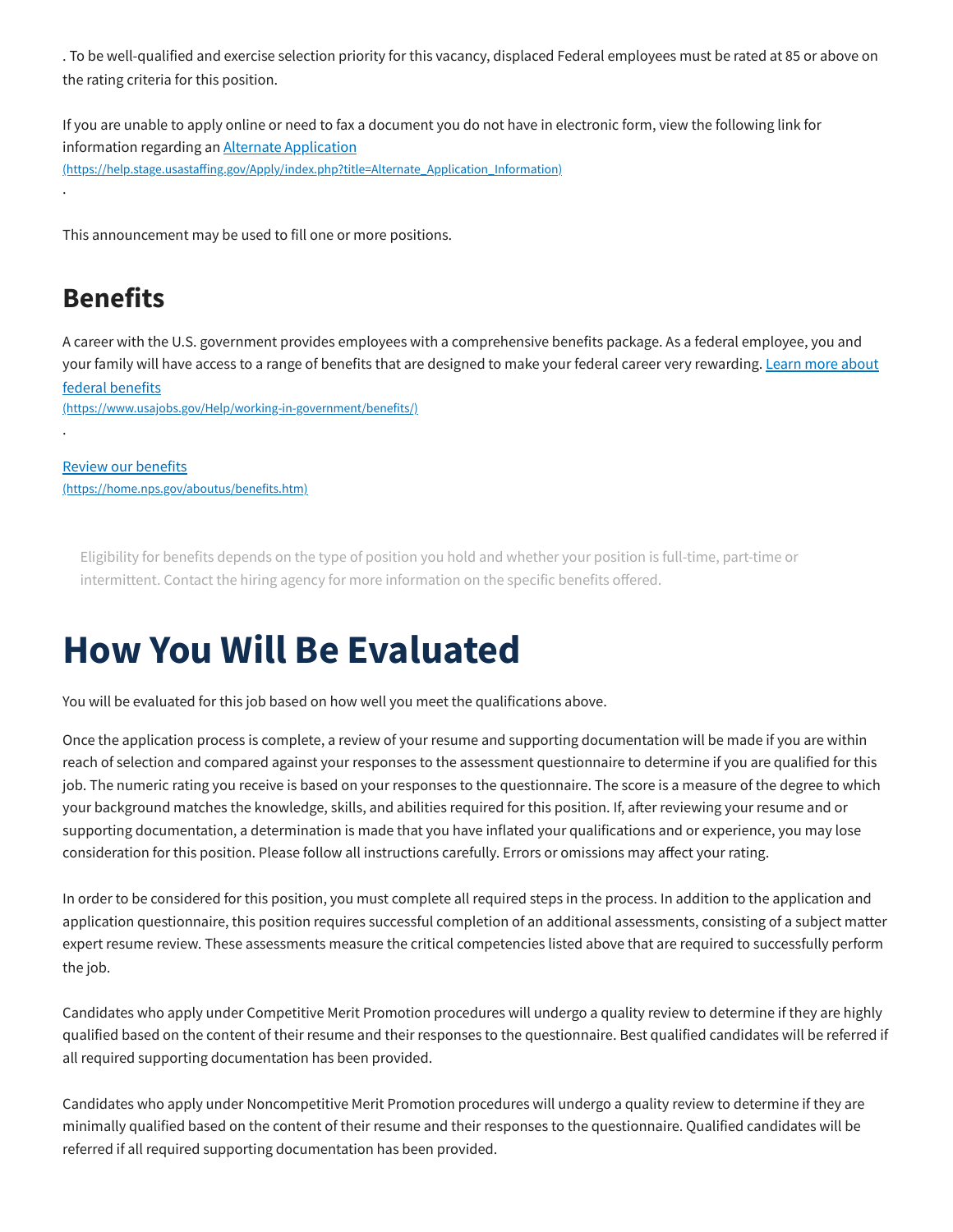Your qualifications will be evaluated on the following competencies (knowledge, skills, abilities and other characteristics):

- Contracting/Procurement
- Legal, Government and Jurisprudence
- Oral Communication
- Partnering
- Project Management
- Technical Competence
- Technology Application

Please submit 1) a copy of your most recent performance appraisal/evaluation and 2) a list of any awards (e.g. superior performance awards, special act or achievement awards, quality step increase, etc.) you received in the last 5 years. Any performance appraisal/evaluation and award documentation you provide will be forwarded to the selecting official. The selecting official will review this documentation and give it due weight consideration during the overall selection process.

If you do not have your most recent performance appraisal/evaluation, please submit a statement as to why it is not available. Please indicate if any prior performance appraisals/evaluations were at an acceptable level.

# **Required Documents**

The following documents are required and must be received by the closing date of this announcement:

1. Your Résumé which includes a list of all significant jobs held and duties performed, with **dates specified in month and year format, and indicate hours worked per week.** If military or civilian, please include your rank and/or grade. **Note**: Please ensure that your resume contains your full name, address, phone number, employment information such as employer name and location; from and to dates (or to present for current position), which includes the month, year, and hours worked per week for each **description of experience, with pay plan/grade**, if applicable education and training, etc. **Failing to include the employment information listed above may affect your eligibility for this position. Please ensure your resume/employment history includes all the information listed above**. We encourage you to use the USAJobs Resume Builder. You will not receive credit for experience that does not indicate the exact hours worked per week or is listed as "varies". Part-time hours are prorated. Your description of experience and education must be able to support any claim for qualifying for this position. In describing your experience, please be clear and specific. We may not make any assumptions regarding your experience. If your resume does not support your questionnaire answers, we will not allow credit for your response. For more information visit the USAJOBS website [\(https://www.usajobs.gov/Help/faq/application/documents/resume/what-to-include/%C2%A0\)](https://www.usajobs.gov/Help/faq/application/documents/resume/what-to-include/%C2%A0)

2. A complete Assessment Questionnaire

.

3. Other supporting documents, if applicable

- **College transcript(s),** if qualifying based on education, that includes your name, college/university information, major, type of degree, date degree confirmed, coursework, semester/quarter hours, grades, GPA, etc.

- **Due Weight for Performance Appraisals and Awards**: All applicants must submit their most recent performance appraisal showing the official rating of record and signed by a supervisor or, if one is unavailable, a statement as to why it is not available (including if any prior performance appraisals/evaluations were at an acceptable level). Failure to submit any of the above mentioned required documents will result in loss of consideration due to an incomplete application package. It is your responsibility to ensure all required documents have been submitted.

- **Current/Former Federal employees:** Federal employees must submit a copy of their latest SF-50 "Notification of Personnel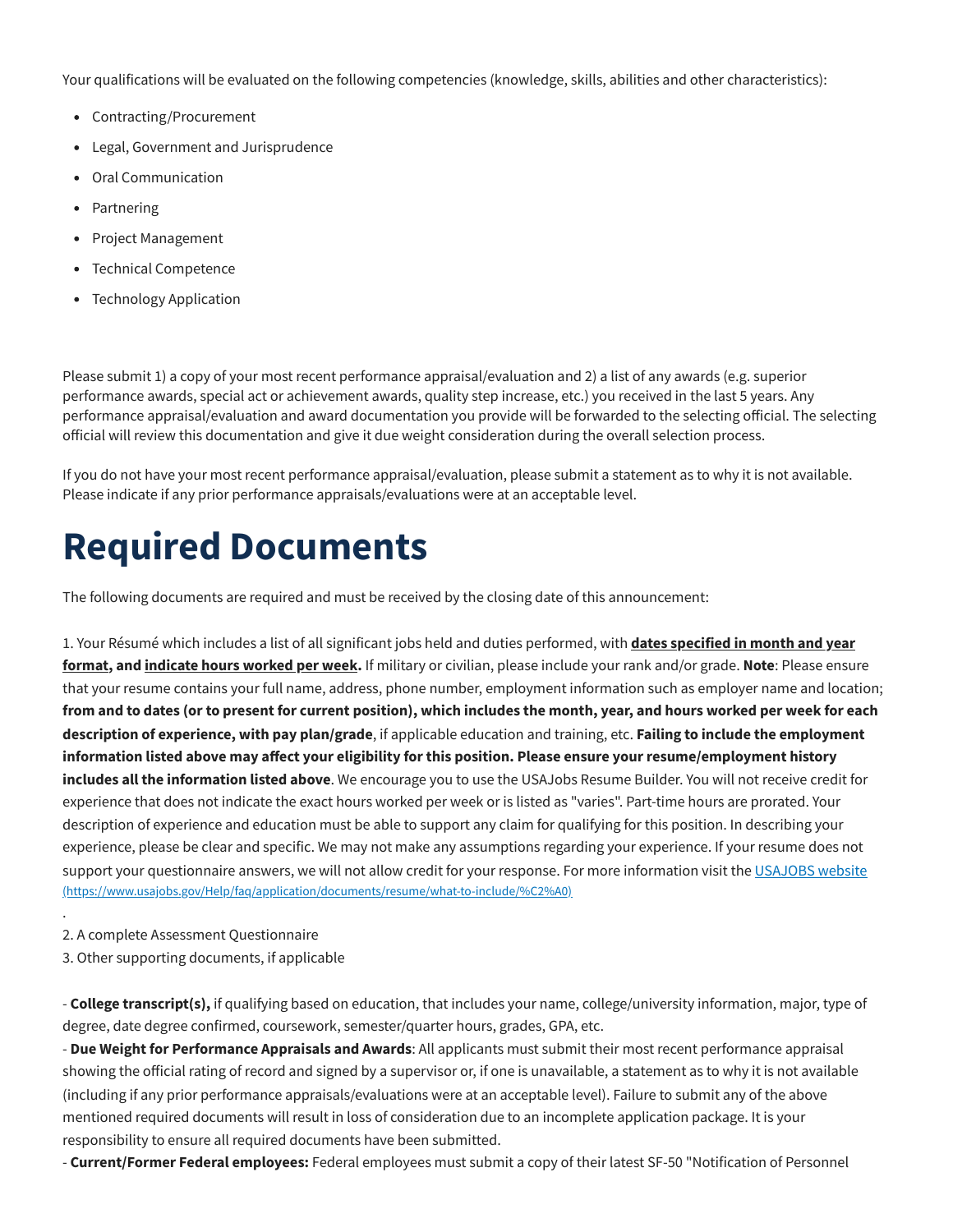Action" that reflects career or career-conditional tenure, such as the initial hire, promotion, or reassignment, showing position title, series, grade and tenure (please do not submit an Award SF-50 unless it provides the necessary information) and, if different, an SF-50 showing highest permanent grade ever held. Time in grade will be determined by reviewing your resume and required SF-50's. If the most recent SF-50 has an effective date within the past year, it may not clearly demonstrate you possess the one-year time-ingrade, as required by this announcement. In this instance, you must provide an additional SF-50 that clearly demonstrates one-year time-in-grade, such as a Within Grade Increase.

- **Land Management Workforce Flexibility Act Eligibles:** SF-50(s) showing career/conditional tenure and competitive service status Documentation for the Land Management Workforce Flexibility Act (LMWFA) eligibility, which includes ALL Appointment AND Termination SF-50s for EACH appointment as well as ALL performance evaluations, for each qualifying period of temporary employment claimed.

- Veterans Employment Opportunity Act (VEOA); Veterans Recruitment Appointment (VRA) - applies to GS-11 and below; and **30% Disabled Veteran Eligible**: DD214 (Mem Copy 4); dated VA letter and SF-15 if claiming 10 pt. preference; OR if you are currently on active duty, a certification of expected discharge or release from active duty from the military branch headquarters stating you are expecting to be discharged or released from active duty service in the armed forces under honorable conditions within 120 days from the date of application.

- **CTAP/ICTAP:** Certification of Expected Separation, Reduction-In-Force Separation Notice, or Notice of Proposed Removal; AND most recent performance evaluation; AND SF-50 documenting your separation or the position you will be separated from.

- **Schedule A, Persons with Disabilities Appointment Eligibles:** Schedule A letter from a physician, local, state or federal rehabilitation or benefits office citing disability - eligibility under 5 CFR 213.3102 (u).

- **Interchange Agreement with Other Merit Systems Eligible:** Documentation of eligibility as listed in each individual interchange agreement.

- **Other noncompetitive or special appointing authorities** (e.g., Peace Corps, Public Land Corps, etc.) must provide substantiating documentation as required.

#### Visit our website

.

[\(https://www.opm.gov/FAQS/topic/employment/index.aspx?cid=5d9058d6-78fb-42a2-9d2a-9d14c22982f0\)](https://www.opm.gov/FAQS/topic/employment/index.aspx?cid=5d9058d6-78fb-42a2-9d2a-9d14c22982f0) for more information regarding appointment eligibility and requirements for documentation.

## **If you are relying on your education to meet qualification requirements:**

Education must be accredited by an accrediting institution recognized by the U.S. Department of Education in order for it to be credited towards qualifications. Therefore, provide only the attendance and/or degrees from schools accredited by accrediting institutions recognized by the U.S. Department of Education [\(http://www.ed.gov/admins/finaid/accred/\)](http://www.ed.gov/admins/finaid/accred/)

Failure to provide all of the required information as stated in this vacancy announcement may result in an ineligible rating or may affect the overall rating.

# **How to Apply**

A complete application package must be received by 11:59 PM (EST) on 06/09/2022 to receive consideration.

- To begin, click **Apply Online** to create a USAJOBS account or log in to your existing account. Follow the prompts to select your USAJOBS resume and/or other supporting documents and complete the occupational questionnaire.
- Click the **Submit My Answers** button to submit your application package. It is your responsibility to ensure your responses and appropriate documentation is submitted prior to the closing date.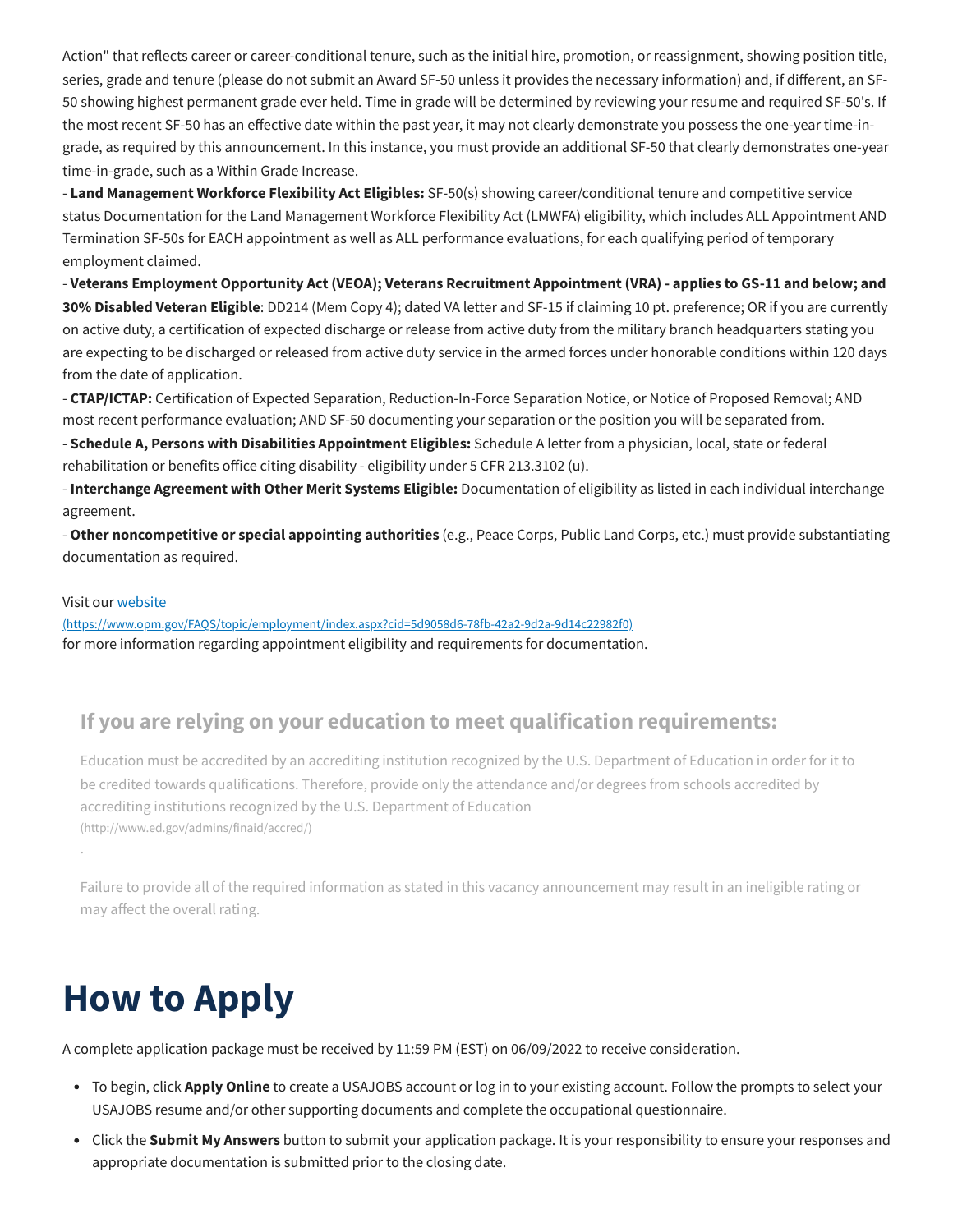- To verify your application is complete, log into your USAJOBS account, https://my.usajobs.gov/Account/Login, select the **Application Status** link and then select the **More Information** link for this position. The **Details** page will display the status of your application, the documentation received and processed, and any correspondence the agency has sent related to this application. Your uploaded documents may take several hours to clear the virus scan process.
- To return to saved application at a later date, log into your USAJOBS account and click **Update Application** in the vacancy announcement. You must re-select your resume and/or other documents from your USAJOBS account or your application will be incomplete.

To ensure compliance with an applicable preliminary nationwide injunction, which may be supplemented, modified, or vacated, depending on the course of ongoing litigation, the Federal Government will take no action to implement or enforce the COVID-19 vaccination requirement pursuant to Executive Order 14043 on Requiring Coronavirus Disease 2019 Vaccination for Federal Employees. Therefore, to the extent a Federal job announcement includes the requirement that applicants must be fully vaccinated against COVID-19 pursuant to EO 14043, that requirement does not currently apply. Federal agencies may request information regarding the vaccination status of selected applicants for the purposes of implementing other workplace safety protocols, such as protocols related to masking, physical distancing, testing, travel, and quarantine.

Due to COVID-19, the NPS is **currently in an expanded telework posture**. If selected, you may be expected to temporarily telework, even if your home is located outside the local commuting area. Once employees are permitted to return to the office, you will be expected to report to the duty station listed on this announcement in accordance with the Department's reentry procedures provided by your Servicing Human Resources Office. At that time, you may be eligible to request to continue to telework one or more days per pay period depending upon the terms of the Department of the Interior's telework policy.

# **Agency contact information**

# Philadelphia Services Branch

#### **Email**

[philadelphia@opm.gov](mailto:philadelphia@opm.gov) (mailto:philadelphia@opm.gov)

#### **Address**

Statue Of Liberty National Monument Statue of Liberty National Monument and Ellis Island Liberty Island New York, NY 10004 US

Learn more about this agency (#agency-modal-trigger)

## **Next steps**

Once the online questionnaire is received you will receive an acknowledgement email that your submission was successful. Based upon your score, you may be referred to the hiring official. If your name is referred to the hiring official, you may be contacted directly by that office for a possible interview. You will receive notice once this process is completed (generally 4-6 weeks).

# **Fair & Transparent**

The Federal hiring process is setup to be fair and transparent. Please read the following guidance.

Equal Employment Opportunity (EEO) Policy [\(/Help/equal-employment-opportunity/\)](https://www.usajobs.gov/Help/equal-employment-opportunity/) Financial [suitability](https://www.usajobs.gov/Help/working-in-government/fair-and-transparent/financial-suitability/) [Selective](https://www.usajobs.gov/Help/working-in-government/fair-and-transparent/selective-service/) Service

Reasonable accommodation policy [\(/Help/reasonable-accommodation/\)](https://www.usajobs.gov/Help/reasonable-accommodation/)